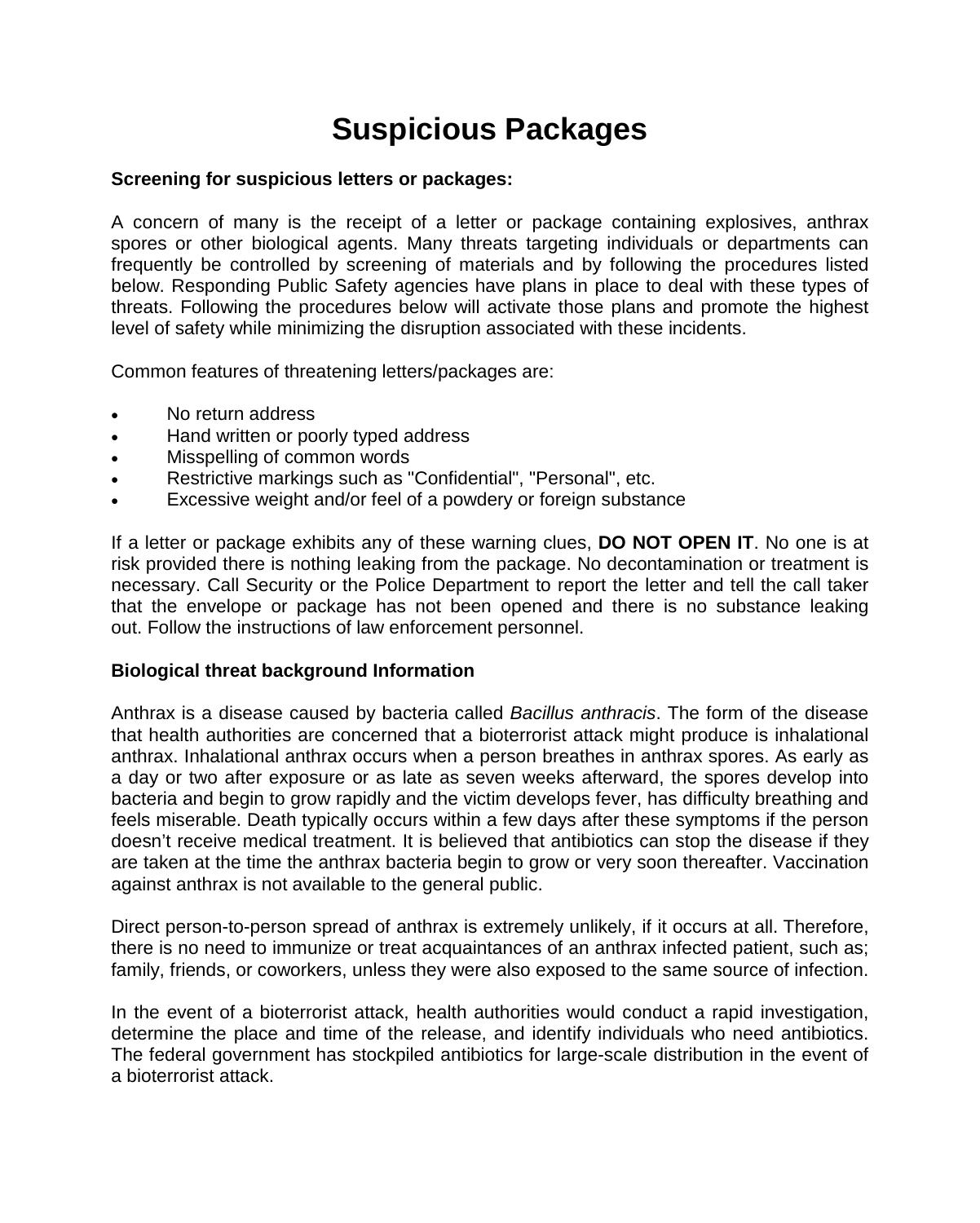#### **Threats involving Weapons of Mass Destruction (biological, chemical, or nuclear agents) is a FEDERAL offense.**

The above information was collected from;

- U.S. Centers for Disease Control and Prevention, Anthrax Fact Sheet (<https://www.cdc.gov/anthrax/index.html>)
- U.S. Department of Health and Human Services, Office of Domestic Preparedness, Template Anthrax Threat Advisory

#### **If you receive AND OPEN a package, letter, or note threatening anthrax contamination or other suspect substance:**

**REMAIN CALM** – Although any threatened use of biological agent must be treated as though it is real, experience has demonstrated that these are likely to be a HOAX. If the suspected biological agent is reported as anthrax, be assured that it is NOT contagious from person to person, and that treatment is available and effective if administered before the onset of symptoms.

## **WHAT YOU SHOULD DO**

1. If it is a package or letter that you have opened, set it down gently at the location where you first read it. You may place the envelope and contents in a zip-lock style plastic bag if one is available. If it is a note that you happen to find, LEAVE IT ALONE! Then move to an area that will minimize your exposure to others. If possible, **wash your hands with soap and water**. Avoid unnecessary contact with others, and remain in the area.

2. Contact Security and the Police Department

3. Close doors and windows and turn off any fans in the area of the letter/note.

4. Do not allow others into the area. If anyone enters, they should stay until instructed to leave by Security or other emergency personnel responders.

5. Exposure does not mean that you will become sick. Health responders will provide specific information and instructions.

6. Faculty or staff persons who are concerned about their health as a result of a workplace event should complete an Initial Statement. The Template may be located on the CCC website at; K:\Security\Security Forms.

### **WHAT YOU SHOULD NOT DO**

1. Do not pass the letter or note to others to look at.